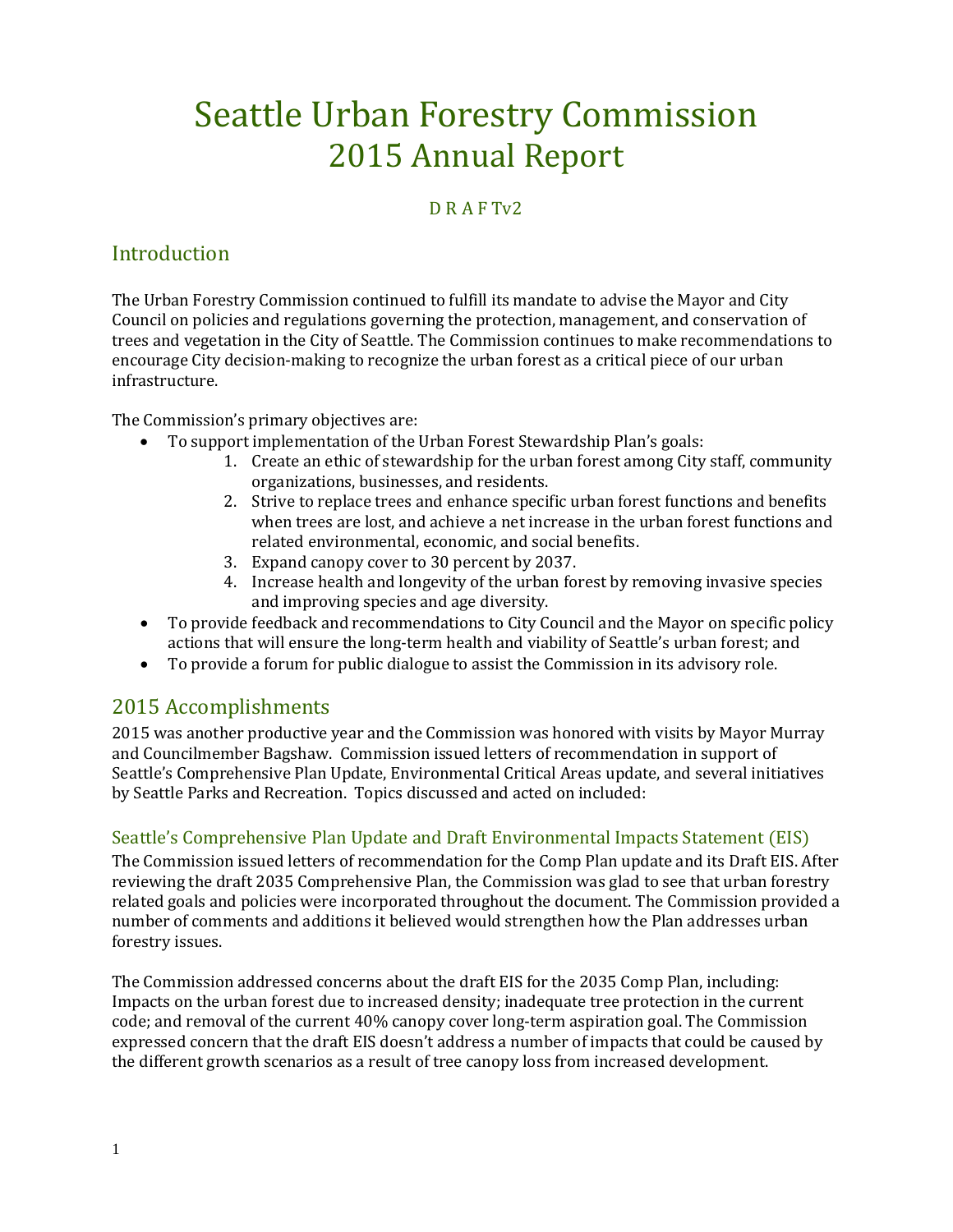Seattle's urban forest is an important piece of the City's environmental health, economic vitality, and social wellbeing, which are central to Seattle's quality of life and the goals of the 2035 Comprehensive Plan.

#### Cheasty Greenspace Hydrology Issues

The Commission sent a letter of recommendation on April 2014 sharing some concerns about the Cheasty Greenspace Mountain Bike Trail Pilot Project. In 2015, the Commission received public input both for and against the project and on March 11, 2015, members of the Commission participated in a site walk of the Cheasty Greenspace in the general vicinity of the proposed bike trail. The Commission issued a letter of recommendation stating that additional study and consideration of potential impacts were necessary. The Commission recommended performing geotechnical exploration to evaluate soil and groundwater conditions in the vicinity of the proposed trails and assess the wetland hydraulics; Monitoring of wetlands for an appropriate period of time as recommended by an experienced wetland biologist to understand the variability in wetland hydraulics, which would then serve as a baseline to evaluating the effects of the project on the wetlands; and in addition to establishing the baseline for the pilot project impacts to the wetlands, there should be a mechanism for feeding that information into the project design process.

The Commission stressed the fact that wetlands play an important role in the function and value of the urban forest and appropriate measures should be taken to preserve the wetlands in their natural state. Affecting the hydrology of the site's wetlands could negatively impact the urban forest.

### Parks Draft Supplemental Use Guidelines for Natural Areas and Greenbelts

The Commission issued two letters of recommendation regarding Parks Draft Supplemental Use Guidelines for Seattle Natural Areas and Greenbelts. The first letter was addressed to the Seattle Board of Park Commissioners. In the letter, the Commission expresses its opposition to the Parks current Draft document because the Commission believes the draft is contrary to the 1993 Greenspaces Policy (Resolution #28653) adopted by City Council and is unbalanced in favor of new uses and unclear on how decisions will be made.

The Commission recognizes the potential benefits of allowing additional uses to build constituencies for the protection and preservation of natural areas, so long as the new uses are consistent with existing City Council approved policy and there are clear specific criteria for evaluating new uses in effect.

The second letter was address to Mayor Murray and Councilmember Bagshaw encouraging City Council to get involved in Parks' process to engage in a broader conversation to determine whether or not Seattle residents would support changing current policy. The Commission appreciates the work Parks has done to incorporate its recommendations, yet the Commission believes that the main issue remains: the Supplemental Use Guidelines as written contradict existing City policy.

#### Arboretum Multi-use Trail

The Commission is aware that this project is part of the 2001 Washington Park Arboretum Master Plan where the City agreed to work with our University of Washington and Arboretum Foundation partners to provide a space for the Arboretum collection to be located, and that Seattle Parks and the Arboretum have done extensive public engagement around this project. The Commission commended the Parks Department for the intensive effort to move some of the trees, propagate those that can't be moved, and applying the City's Two-for-One Tree Replacement Policy to the project in a manner that is consistent with City policy.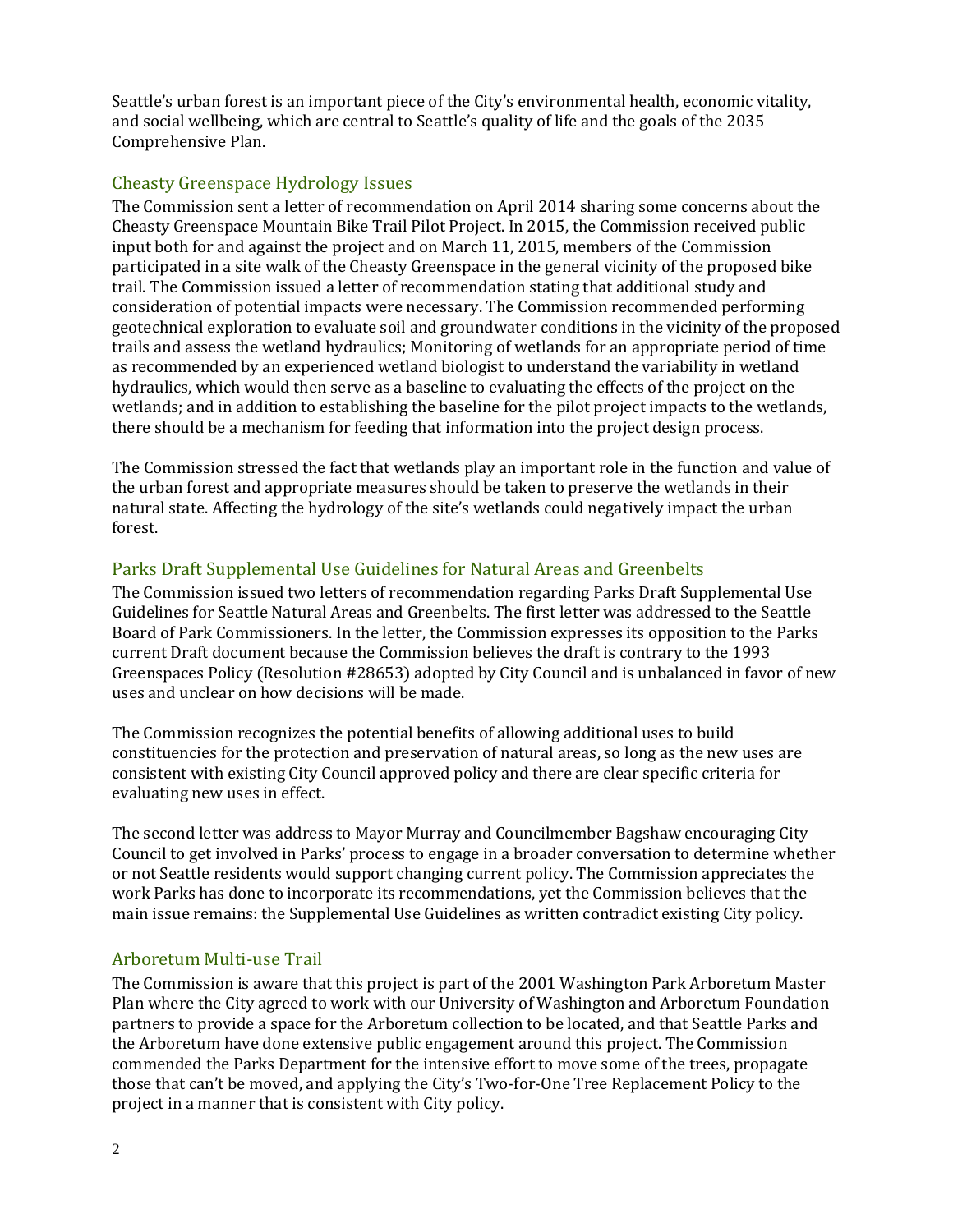After several Parks briefings the Commission issued a letter of recommendation stating that it still had concerns about the tree canopy cover loss due to the sheer number of trees to be removed to accommodate the 14 ft. wide trail. Of the 168 trees to be removed, 65 are native species. 50 are 18" or greater in caliper. The eight largest trees to be removed are natives between 36" and 50" in caliper. The Commission also recommended re-assessing the needs of Seattle residents in order to update the Arboretum Master Plan in a way that the document better represents City priorities in terms of increasing canopy cover and preserving open space.

Preserving mature trees, especially native species, in Seattle's dense urban environment is challenging. There are few locations where Seattle's large conifers can thrive without growing onto overhead power lines, or causing damage to underground utilities and sidewalks, or causing sightline issues in our rights-of-way. In order to accomplish the Urban Forest Stewardship Plan's goal of 30 percent canopy cover the City should focus tree conservation efforts on locations that provide sufficient soil and don't present infrastructure conflicts such as Parks land and the Arboretum.

## Support of Urban Forestry City and Partner Programs and Efforts

The Commission was pleased to hear briefings from and provide input to important efforts in support of Seattle's urban forest including OSE's work on the Monitoring Framework for the Urban Forest Stewardship Plan; Stormwater Code update; SDOT's Tree and Sidewalks Operations Plan; Seattle reLeaf and its Trees for Neighborhoods and Tree Ambassador projects; the Green Seattle Partnership; Pollinator Pathway; and City Fruit.

#### Urban Forestry Commission/Urban Forest Inter-departmental Team Annual Meeting

The Commission and the Urban Forest Inter-departmental Team had their 2054 annual meeting at Camp Long. The goal of the meeting this year was strengthening the partnership between the groups in order to accomplish the goals of the Urban Forest Stewardship Plan. Following up on last year's 4H Challenge Course, the meeting focused on the High Ropes Challenge Couse as a teambuilding exercise lead by facilitators from Camp Long.

#### Commission Membership

Two new members joined the Urban Forestry Commission in 2015: Richard Martin (Position 4 - Hydrologist) and Mariska Kecskes (Get Engaged Position). Gordon Bradley (Position #3 – Natural Resources Agency or University Representative) and Jeff Reibman (Position #8 – Development Community or non-City Utility representative) finished their second terms. Interviews for both positions took place on December with interview panel appointment recommendations currently under consideration. Commissioner Joanna Nelson de Flores was reappointed for a second term to Position # 7 – Non-governmental Organization representative. Tom Early was elected chair for 2016 with Steve Zemke serving as vice-chair.

#### **Conclusion**

The Commission continued to support the accomplishment of the City's urban forestry goals by providing input to important efforts such as the 2035 Comprehensive Plan Update, Parks Supplemental Use Guidelines as well as to specific projects such as Cheasty Greenspace and the Arboretum multi-use Trail. We look forward to continuing to work together with the Urban Forest Inter-departmental Team, the Mayor, and City Council to protect and enhance Seattle's green infrastructure.